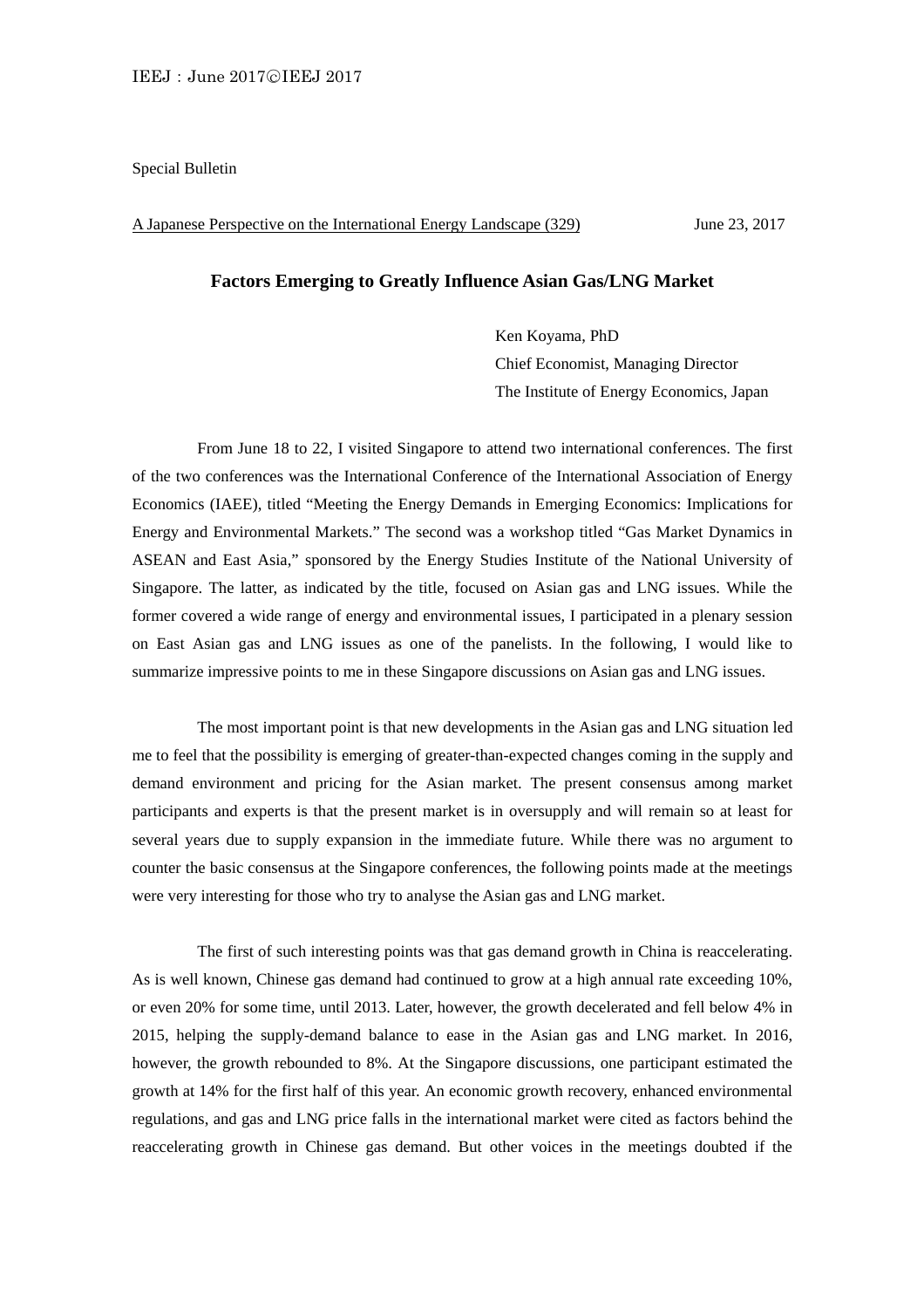## IEEJ: June 2017©IEEJ 2017

present double-digit increase could be really sustainable. If Chinese gas demand returns to a high growth path, it will exert great influences on the supply-demand environment and market participants' relevant perceptions. The Singapore discussions provided me with an opportunity to recognize the significance of collecting and analyzing China's gas demand trend information.

 The next impressive point at the Singapore discussions concerned South Korean energy policy changes and their influences on LNG demand. As the new South Korean administration led by President Moon Jae In is revising all policies, energy policy priority is shifting from traditionally prioritized nuclear energy and coal to renewable energy, and gas and LNG. A view presented at the Singapore discussions was that the new administration's energy policy could substantially expand LNG demand for power generation that had been expected to substantially decline under a traditional long-term energy supply and demand outlook. Given that South Korea is the world's second largest LNG importer after Japan, any major change in the country's LNG demand direction from the traditional outlook is significant. From the viewpoint of the supply-demand balance in the Asian gas and LNG market, we will have to pay close attention to the South Korean gas demand trend, as well as a nuclear phase-out policy's influences on LNG demand in Taiwan and gas demand expansion in Southeast and South Asian emerging countries.

 Meanwhile, attention-attracting developments have been seen on the supply side as well. Competition between LNG suppliers has been fierce in the Asian market that has become a buyer's market due to low prices and oversupply. In such circumstance, a key matter of interest is how Qatar's decision announced in April to lift a moratorium on gas development would influence rival LNG supply projects in Australia, the United States, Russia and East Africa. At the same time, however, the future course of growing geopolitical risks involving Qatar has become subject to great interest, despite the present oversupply in the LNG market, as indicated at the Singapore discussions. In addition, simultaneous terror attacks in Iran and Saudi Arabia's June 20 announcement to have a new crown prince would become key issues that could affect the fast-changing Middle East situation, and global and Asian gas and LNG markets. Also attracting attention as a new market-moving factor are gas shortages and their impacts on LNG supply in Australia (the east coast) that had tradionally been viewed as a very stable LNG supplier. How to position U.S. LNG in the situation and whether the second wave of U.S. LNG exports could come also became major matters of interest for the discussions in Singapore.

 The Singapore discussions also included vigorous debate on possible Asian gas and LNG hub development. There was an argument that moves to explore the development of such hub and a new pricing mechanism have come to a halt as LNG prices under traditional long-term contracts